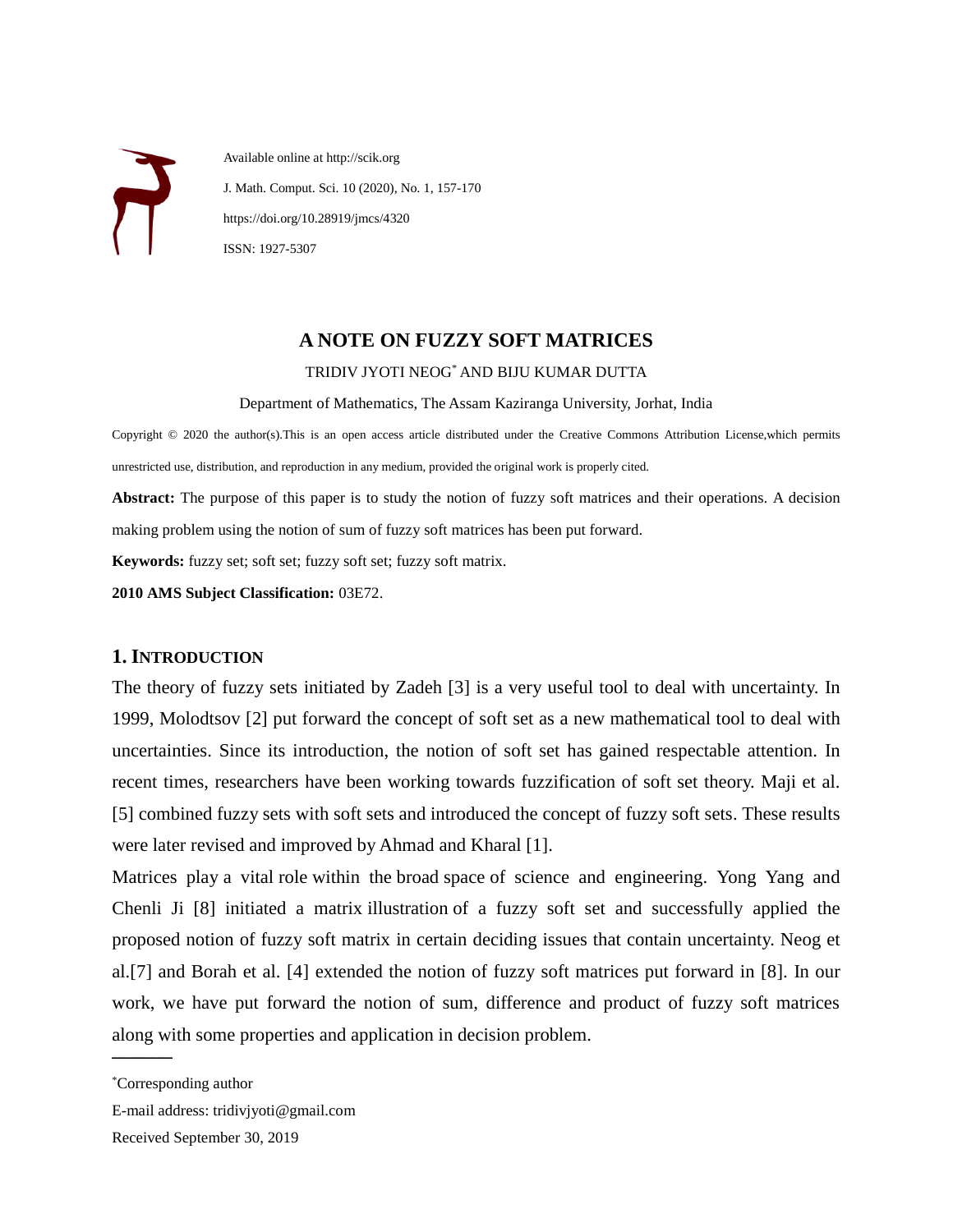# **2. PRELIMINARIES**

In this section, we first recall the basic definitions related to fuzzy soft sets which would be used in the sequel.

# **Definition 2.1 [2]**

A pair (*F*, *E*) is called a soft set (over *U*) if and only if *F* is a mapping of *E* into the set of all subsets of the set *U*. In other words, the soft set is a parameterized family of subsets of the set *U*. Every set  $F(\varepsilon)$ ,  $\varepsilon \in E$ , from this family may be considered as the set of  $\varepsilon$ -elements of the soft set

 $(F, E)$ , or as the set of  $\varepsilon$  - approximate elements of the soft set.

# **Definition 2.2 [5]**

A pair  $(F, A)$  is called a fuzzy soft set over *U* where  $F : A \to \tilde{P}(U)$  is a mapping from *A* into  $\tilde{P}(U)$ .

Here  $\tilde{P}(U)$  represents the fuzzy subsets of *U*.

# **Definition 2.3 [1]**

Let *U* be a universe and *E* a set of attributes. Then the pair  $(U, E)$  denotes the collection of all fuzzy soft sets on *U* with attributes from *E* and is called a fuzzy soft class.

# **Definition 2.4 [5]**

A soft set  $(F, A)$  over U is said to be null fuzzy soft set denoted by  $\phi$  if  $\forall \varepsilon \in A$ ,  $F(\varepsilon)$  is the null

fuzzy set  $\overline{0}$  of *U*, where  $\overline{0}(x) = 0 \ \forall x \in U$ .

We would use the notation  $(\phi, A)$  to represent the fuzzy soft null set with respect to the set of parameters *A*.

# **Definition 2.5 [5]**

A soft set  $(F, A)$  over *U* is said to be absolute fuzzy soft set denoted by  $\tilde{A}$  if  $\forall \varepsilon \in A$ ,  $F(\varepsilon)$  is the absolute fuzzy set  $\overline{1}$  of *U* where  $\overline{1}(x) = 1 \ \forall x \in U$ .

We would use the notation  $(U, A)$  to represent the fuzzy soft absolute set with respect to the set of parameters *A*.

# **Definition 2.6 [5]**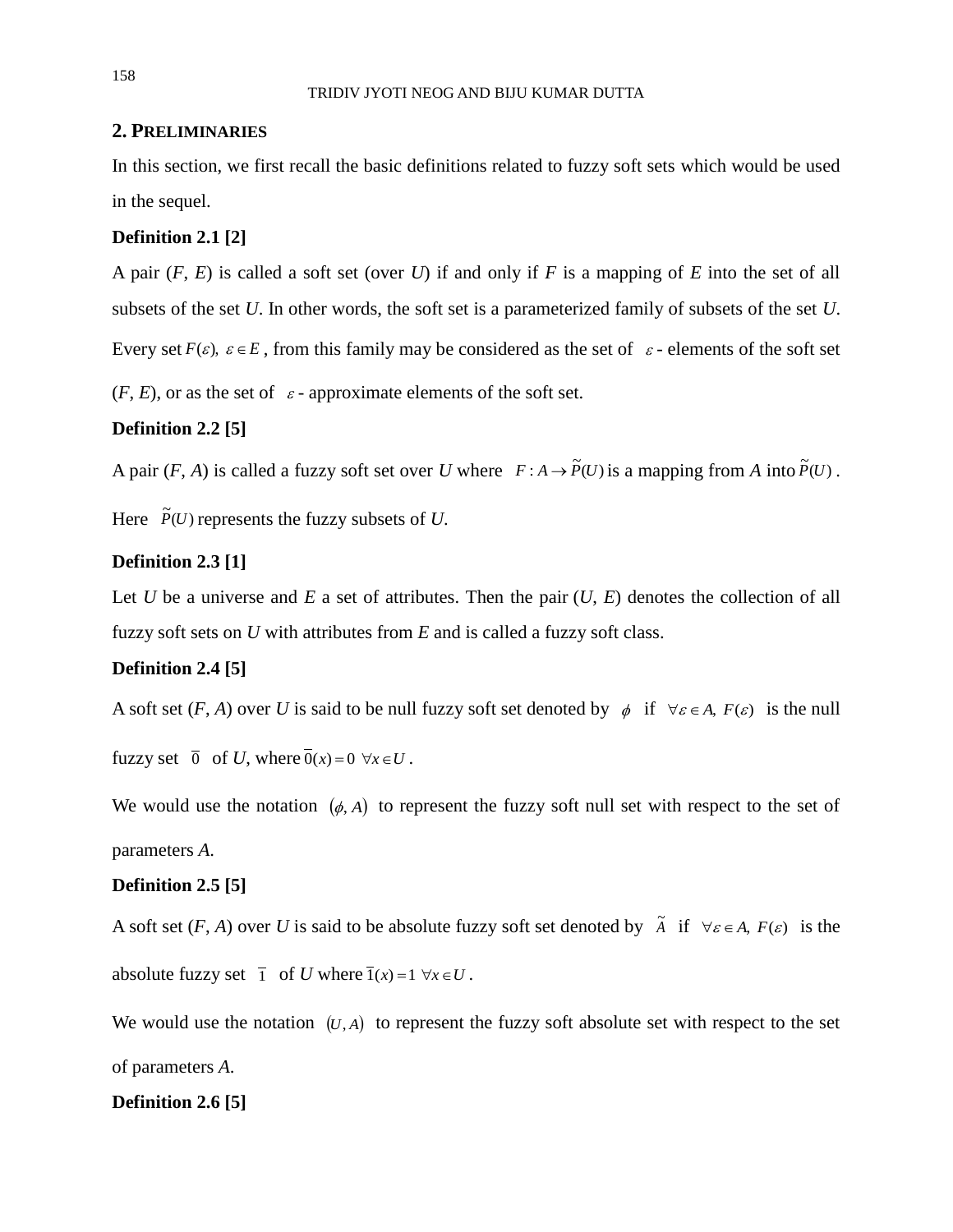For two fuzzy soft sets  $(F, A)$  and  $(G, B)$  in a fuzzy soft class  $(U, E)$ , we say that  $(F, A)$  is a fuzzy soft subset of  $(G, B)$ , if

 $(i)$   $A \subseteq B$ 

(*ii*) For all  $\varepsilon \in A$ ,  $F(\varepsilon) \subseteq G(\varepsilon)$  and is written as  $(F, A) \subseteq (G, B)$ .

# **Definition 2.7 [5]**

Union of two fuzzy soft sets  $(F, A)$  and  $(G, B)$  in a soft class  $(U, E)$  is a fuzzy soft set  $(H, C)$ 

where  $C = A \cup B$  and  $\forall \varepsilon \in C$ ,  $\Big| F(\varepsilon) \cup G(\varepsilon), \quad \text{if } \varepsilon$  $H(\varepsilon) = \begin{cases} G(\varepsilon), & \text{if } \end{cases}$  $\left| F(\varepsilon), \right|$  if  $F(\varepsilon) \cup G(\varepsilon)$ , if  $\varepsilon \in A \cap B$  $G(\varepsilon)$ , if  $\varepsilon \in B - A$  and is written as  $(F, A) \tilde{\cup} (G, B) = (H, C)$ .  $F(\varepsilon)$ , if  $\varepsilon \in A - B$ 

# **Definition 2.8 [1]**

Let  $(F, A)$  and  $(G, B)$  be two fuzzy soft sets in a soft class  $(U, E)$  with  $A \cap B \neq \emptyset$ . Then Intersection of two fuzzy soft sets  $(F, A)$  and  $(G, B)$  in a soft class  $(U, E)$  is a fuzzy soft set  $(H, C)$  where  $C = A \cap B$  and  $\forall \varepsilon \in C$ ,  $H(\varepsilon) = F(\varepsilon) \cap G(\varepsilon)$ . We write  $(F, A) \tilde{\cap} (G, B) = (H, C)$ , where  $\cap$  is the

operation intersection of two fuzzy sets.

# **Definition 2.9 [6]**

The complement of a fuzzy soft set  $(F, A)$  is denoted by  $(F, A)^c$  and is defined by  $(F, A)^c = (F^c, A)$ where  $F^c : A \to \tilde{P}(U)$  is a mapping given by  $F^c(\alpha) = [F(\alpha)]^c$ ,  $\forall \alpha \in A$ .

# **Definition 2.10[5]**

If  $(F, A)$  and  $(G, B)$  be two fuzzy soft sets, then " $(F, A)$  AND  $(G, B)$ " is a fuzzy soft set denoted by  $(F, A) \wedge (G, B)$ 

and is defined by  $(F, A) \wedge (G, B) = (H, A \times B)$ , where  $H(\alpha, \beta) = F(\alpha) \cap G(\beta)$ ,  $\forall \alpha \in A$  and  $\forall \beta \in B$ , where  $\cap$  is the operation intersection of two fuzzy sets.

#### **Definition 2.11[5]**

If  $(F, A)$  and  $(G, B)$  be two fuzzy soft sets, then " $(F, A)$  OR  $(G, B)$ " is a fuzzy soft set denoted by  $(F, A) \vee (G, B)$  and is defined by  $(F, A) \vee (G, B) = (K, A \times B)$ , where  $K(\alpha, \beta) = F(\alpha) \cup G(\beta)$ ,  $\forall \alpha \in A$  and

 $\forall \beta \in B$ , where  $\cup$  is the operation union of two fuzzy sets.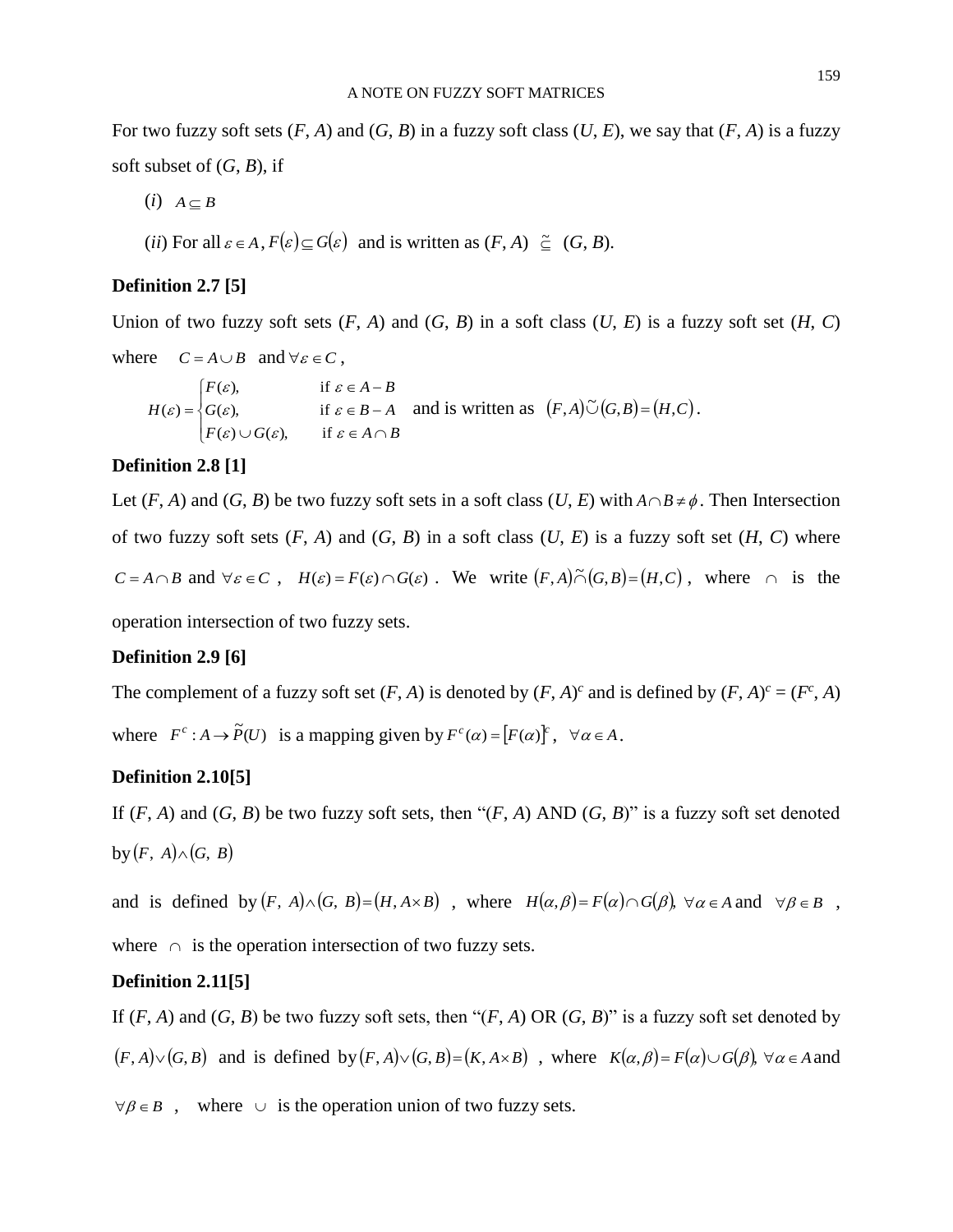# **3. FUZZY SOFT MATRIX THEORY Definition 3.1 [4]**

Let  $U = \{c_1, c_2, c_3, \dots, c_m\}$  be the universal set and *E* be the set of parameters given by  $E = \{e_1, e_2, e_3, \dots \dots \dots \dots e_n\}$ . Let  $A \subseteq E$  and  $(F, A)$  be a fuzzy soft set in the fuzzy soft class  $(U,E)$ . Then we would represent the fuzzy soft set  $(F,A)$  in matrix form as

$$
A_{m \times n} = [a_{ij}]_{m \times n} \text{ or simply by } A = [a_{ij}], i = 1, 2, 3, \dots, m; j = 1, 2, 3, \dots, n,
$$

where 
$$
a_{ij} = \begin{cases} \mu_j(c_i) & \text{if } e_j \in A \\ 0 & \text{if } e_j \notin A \end{cases}
$$

Here  $\mu_j(c_i)$  represents the membership of  $c_i$  in the fuzzy set  $F(e_j)$ . We would identify a fuzzy soft set with its fuzzy soft matrix and use these two concepts interchangeable. The set of all *m*<sup>*x*</sup> n fuzzy soft matrices over *U* would be denoted by  $FSM_{m \times n}$ .

### **Example 3.1**

Let  $U = \{c_1, c_2, c_3, c_4\}$  be the universal set and *E* be the set of parameters given by  $E = \{e_1, e_2, e_3, e_4, e_5\}.$ 

Let  $P = \{e_1, e_2, e_4\} \subseteq E$  and  $(F, P)$  is the fuzzy soft set

$$
(F, P) = \{F(e_1) = \{(c_1, 0.7), (c_2, 0.6), (c_3, 0.7), (c_4, 0.5)\}, F(e_2) = \{(c_1, 0.8), (c_2, 0.6), (c_3, 0.1), (c_4, 0.5)\}, F(e_4) = \{(c_1, 0.1), (c_2, 0.4), (c_3, 0.7), (c_4, 0.3)\}\}
$$

The fuzzy soft matrix representing this fuzzy soft set would be represented in our notation as

$$
A = \begin{bmatrix} 0.7 & 0.8 & 0.0 & 0.1 & 0.0 \\ 0.6 & 0.6 & 0.0 & 0.4 & 0.0 \\ 0.7 & 0.1 & 0.0 & 0.7 & 0.0 \\ 0.5 & 0.5 & 0.0 & 0.3 & 0.0 \end{bmatrix}_{4 \times 5}
$$

# **Definition 3.2 (Fuzzy Soft Matrix Sum)**

Let  $A = [a_{ij}]$   $B = [b_{ij}] \in FSM$  <sub>*m*×n</sub>. Then Fuzzy soft matrix sum of  $A, B$  is defined by

 $A_{m\times n} \oplus B_{m\times n} = C_{m\times n} = [c_{ij}]_{m\times n}$ , where  $c_{ij} = \max(a_{ij}, b_{ij})$  for all *i* and *j*.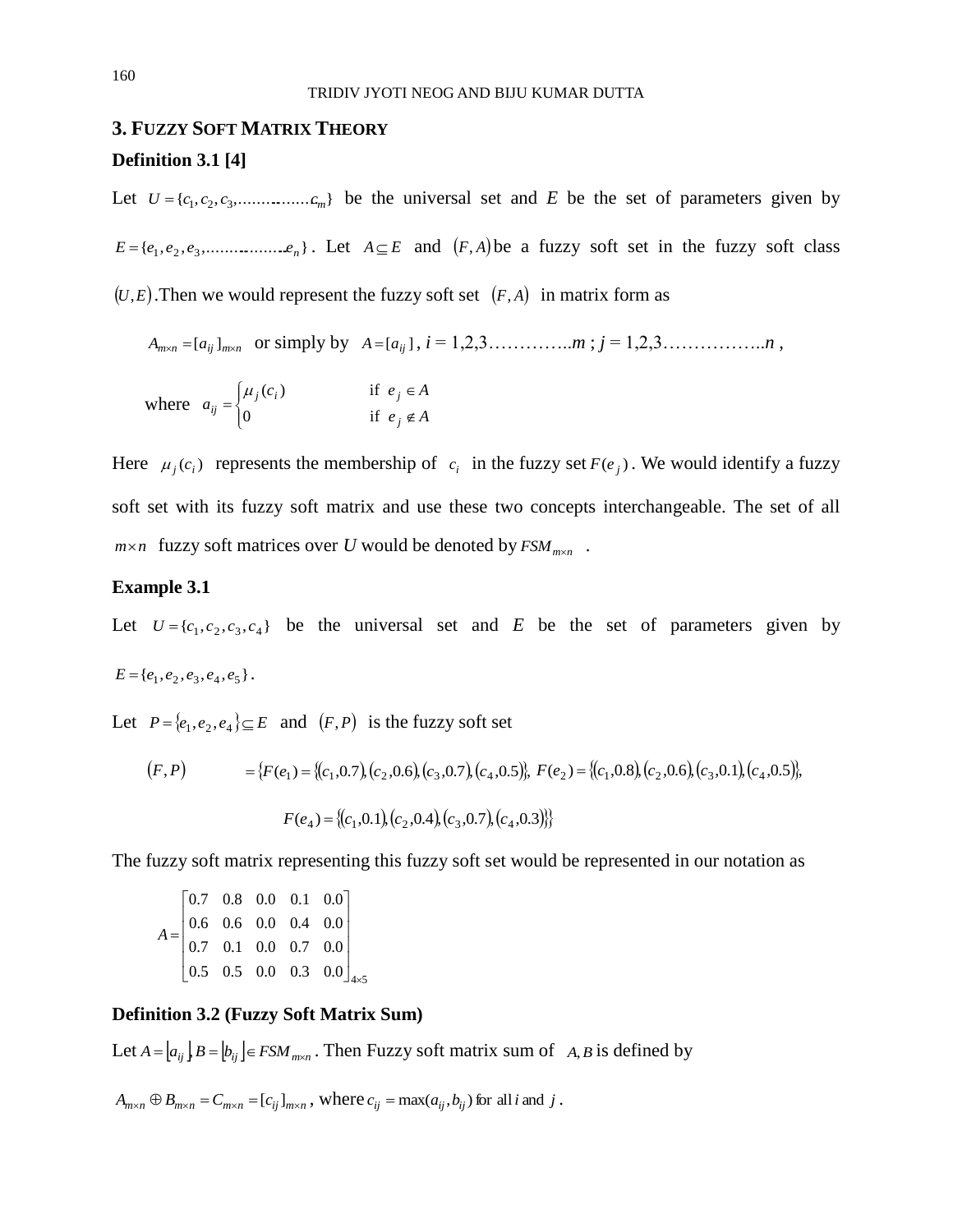# **Example 3.2**

Let  $U = \{c_1, c_2, c_3, c_4\}$  be the set of four cars under consideration and

$$
E = \{e_1(\text{Costly}), e_2(\text{Beautiful}), e_3(\text{Fuel Efficient}), e_4(\text{ModernTechnology}), e_5(\text{Luxurious})\}
$$
 be the set of

parameters and  $A = \{e_1, e_2, e_3\} \subseteq E$ . We consider

$$
(F, A) = \{F(e_1) = \{ (c_1, 0.7), (c_2, 0.1), (c_3, 0.2), (c_4, 0.6) \},
$$
  

$$
F(e_2) = \{ (c_1, 0.3), (c_2, 0.8), (c_3, 0.4), (c_4, 0.5) \},
$$
  

$$
F(e_3) = \{ (c_1, 0.1), (c_2, 0.2), (c_3, 0.7), (c_4, 0.3) \} \}
$$
 as the fuzzy soft set

representing the 'attractiveness of a car' according to Mr. *X*.

Let  $B = \{e_3, e_4\} \subseteq E$  and

$$
(G, B) = \{ G(e_3) = \{ (c_1, 0.2), (c_2, 0.5), (c_3, 0.1), (c_4, 0.7) \},
$$
  

$$
G(e_4) = \{ (c_1, 0.8), (c_2, 0.4), (c_3, 0.1), (c_4, 0.6) \} \}
$$
 be the fuzzy soft set

representing a 'good car' according to the same person Mr. *X*. These two fuzzy soft sets would be represented by the fuzzy soft matrices

$$
P = \begin{bmatrix} 0.7 & 0.3 & 0.1 & 0 \\ 0.1 & 0.8 & 0.2 & 0 \\ 0.2 & 0.4 & 0.7 & 0 \\ 0.6 & 0.5 & 0.3 & 0 \end{bmatrix}_{4 \times 4}
$$
 and  $Q = \begin{bmatrix} 0 & 0 & 0.2 & 0.8 \\ 0 & 0 & 0.5 & 0.4 \\ 0 & 0 & 0.1 & 0.1 \\ 0 & 0 & 0.7 & 0.6 \end{bmatrix}_{4 \times 4}$  respectively.

Then  $A_{4 \times 4} \oplus B_{4 \times 4} = C_{4 \times 4}$ 

$$
= \begin{bmatrix} \max\{0.7,0\} & \max\{0.3,0\} & \max\{0.1,0.2\} & \max\{0.0,8\} \\ \max\{0.1,0\} & \max\{0.8,0\} & \max\{0.2,0.5\} & \max\{0,0.6\} \\ \max\{0.2,0\} & \max\{0.4,0\} & \max\{0.7,0.1\} & \max\{0,0.1\} \\ \max\{0.6,0\} & \max\{0.5,0\} & \max\{0.3,0.7\} & \max\{0,0.4\} \end{bmatrix}_{4\times4}
$$

$$
= \begin{bmatrix} 0.7 & 0.3 & 0.2 & 0.8 \\ 0.1 & 0.8 & 0.5 & 0.6 \\ 0.2 & 0.4 & 0.7 & 0.1 \\ 0.6 & 0.5 & 0.7 & 0.4 \end{bmatrix}_{4\times4}
$$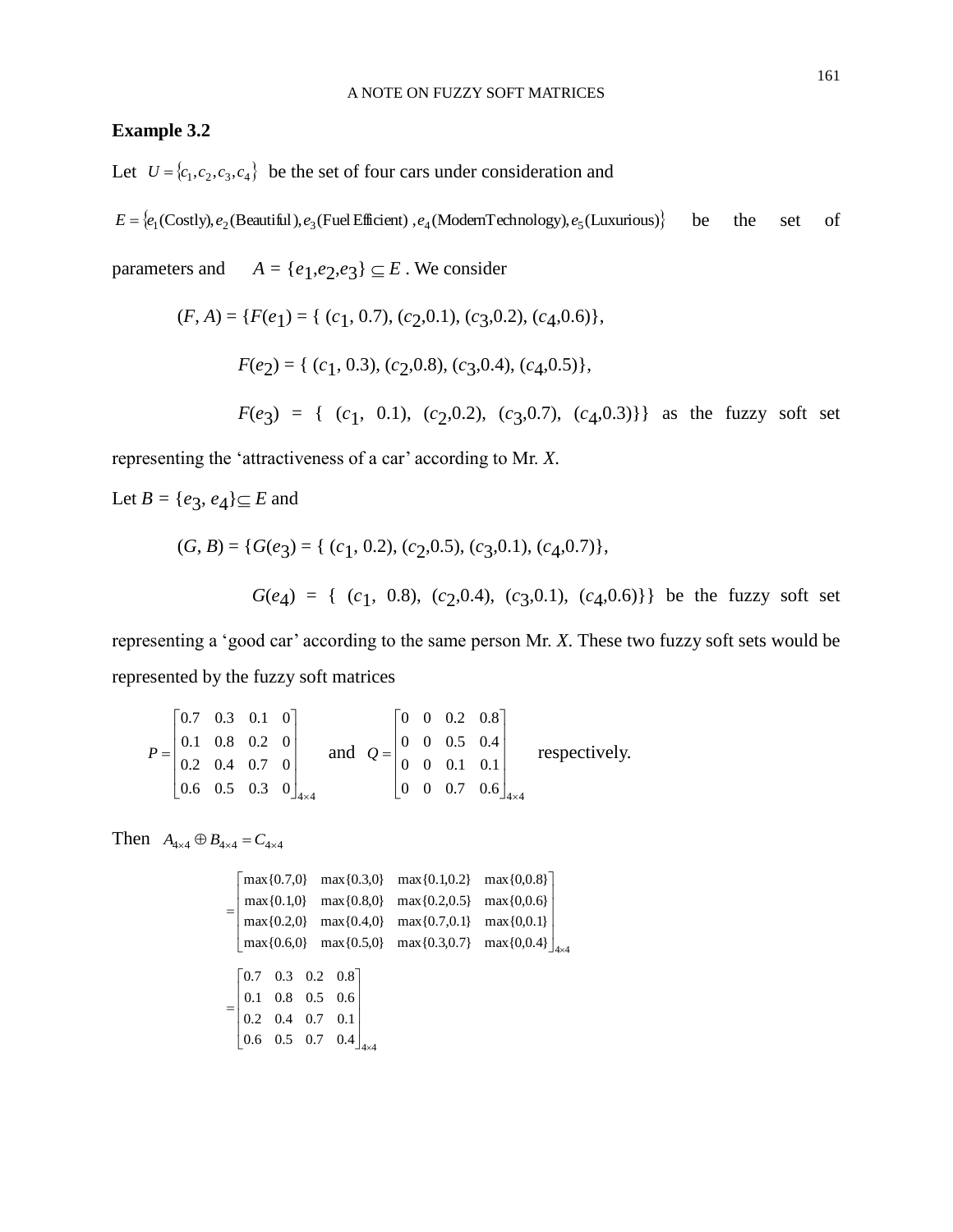# **Proposition 3.1**

Let  $A, B \in FSM_{m \times n}$ . Then

(i) 
$$
A \oplus \widetilde{0} = A
$$
  
\n(ii)  $A \oplus \widetilde{U} = \widetilde{U}$   
\n(iii)  $A \oplus B = B \oplus A$   
\n(iv)  $(A \oplus B) \oplus C = A \oplus (B \oplus C)$ 

### **Proof:**

Let  $A = [a_{ij}]_{m \times n}$ ,  $B = [b_{ij}]_{m \times n}$ ,  $C = [c_{ij}]_{m \times n}$  be three fuzzy soft matrices .

(*i*)  $A \oplus \widetilde{0} = [\max(a_{ij}, 0)]_{m \times n} = [a_{ij}]_{m \times n} = A$  $(iii)$   $A \oplus \tilde{U}$   $=$   $\left[\max(a_{ij},1)\right]_{m \times n}$   $=$   $\left[1\right]_{m \times n}$   $= \tilde{U}$  $=[\max(a_{ij},1)]_{m\times n}=[1]_{m\times n}=\widetilde{U}$  $(iii)$   $A \oplus B$   $=$   $\left[\max(a_{ij}, b_{ij})\right]_{m \times n}$  $=\left[\max(b_{ij}, a_{ij})\right]_{m \times n}$  $= B \oplus A$  $(iv)$   $(A \oplus B) \oplus C$   $=$   $\left[ \max(a_{ij}, b_{ij}) \right]_{m \times n} \oplus \left[ c_{ij} \right]_{m \times n}$  $=\left[\max(a_{ij}, b_{ij}, c_{ij})\right]_{m \times n}$ 

$$
A \oplus (B \oplus C) = [a_{ij}]_{m \times n} \oplus [max(b_{ij}, c_{ij})]_{m \times n}
$$

$$
= [max(a_{ij}, b_{ij}, c_{ij})]_{m \times n}
$$

Hence  $(A \oplus B) \oplus C = A \oplus (B \oplus C)$ .

# **Definition 3.3 (Fuzzy Soft Matrix Difference)**

Let  $A = [a_{ij}]$   $B = [b_{ij}] \in FSM$  *m*<sub>*m* $x$ </sub>, Then Fuzzy soft matrix difference of  $A, B$  is defined by

 $A_{m \times n} \Theta B_{m \times n} = C_{m \times n} = [c_{ij}]_{m \times n}$ , where  $c_{ij} = \min(a_{ij}, 1 - b_{ij})$  for all *i* and *j*.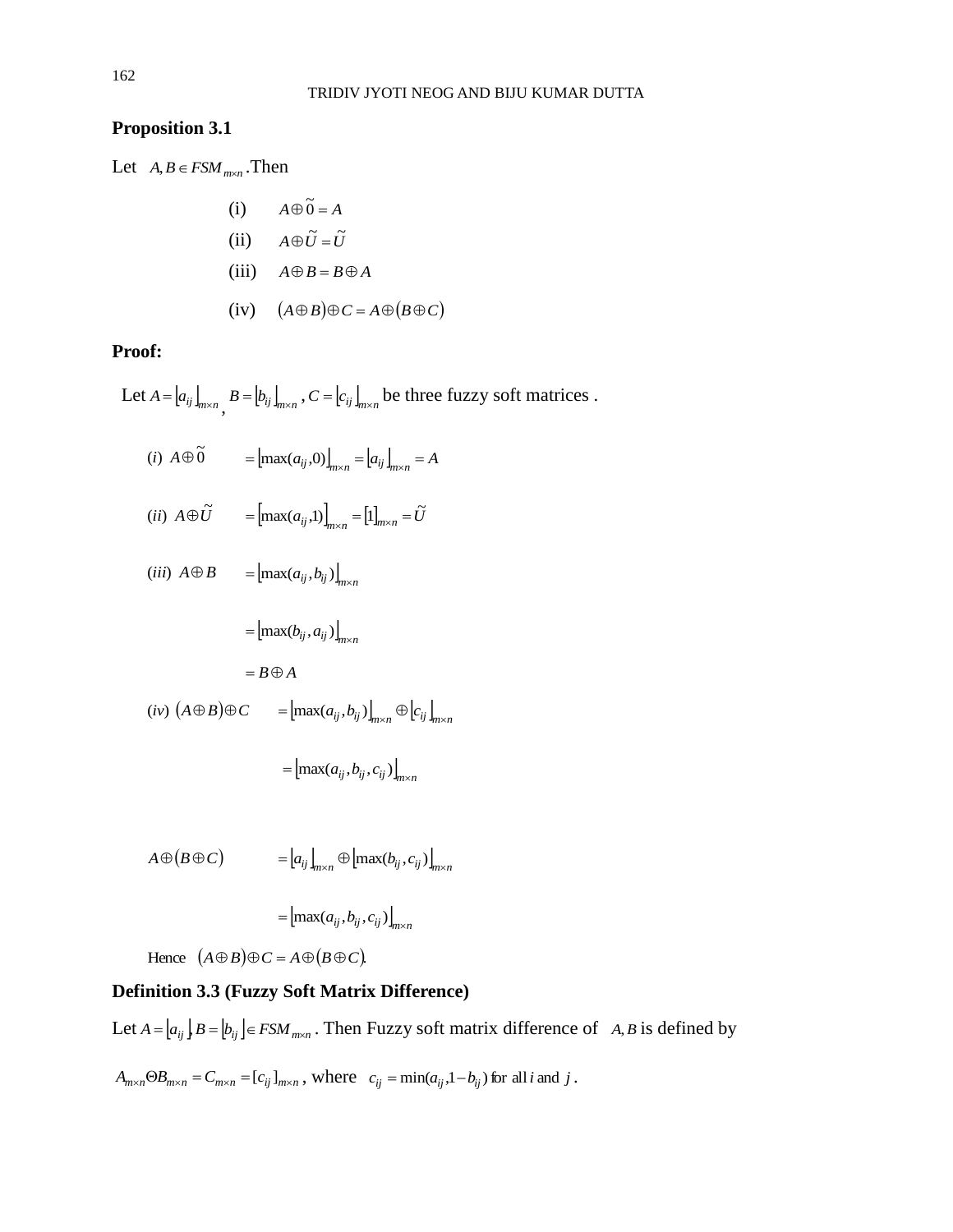#### **Example 3.3**

For the two fuzzy soft matrices *A* and *B* given in **Example 3.2**, we have

 $A_{4\times 4} \Theta B_{4\times 4} = C_{4\times 4}$  $\min\{0.6, 1 - 0\}$   $\min\{0.5, 1 - 0\}$   $\min\{0.3, 1 - 0.7\}$   $\min\{0.1 - 0.4\}$  $\left| \min\{0.2, 1-0\} \right| \min\{0.4, 1-0\} \min\{0.7, 1-0.1\} \min\{0.1-0.1\}$ min ${0.1,1-0}$  min ${0.8,1-0}$  min ${0.2,1-0.5}$  min ${0.1-0.6}$  $\begin{array}{|l} \min{0.7,1-0} \quad \min{0.3,1-0} \quad \min{0.1,1-0.2} \quad \min{0.1-0.8} \end{array}$  $\overline{\phantom{a}}$  $\overline{\phantom{a}}$  $\frac{1}{2}$ L L − − − − =  $\lfloor \min\{0.6, 1-0\} \right.$   $\min\{0.5, 1-0\}$   $\min\{0.3, 1-0.7\}$   $\min\{0.1 \min\{0.6,1\}$   $\min\{0.5,1\}$   $\min\{0.3,0.3\}$   $\min\{0,0.6\}$ min{0.2,1} min{0.4,1} min{0.7,0.9} min{0,0.9} min{0.1,1} min{0.8,1} min{0.2,0.5} min{0,0.4}  $\left|\min\{0.7,1\} \quad \min\{0.3,1\} \quad \min\{0.1,0.8\} \quad \min\{0,0.2\} \right|$  $\mathsf{\times}$ J  $\overline{\phantom{a}}$  $\overline{\phantom{a}}$  $\overline{\phantom{a}}$  $\perp$ Į Į Į Į L =  $0.6$   $0.5$   $0.3$   $0$   $\big]_{4 \times 4}$ 0.2 0.4 0.7 0 0.1 0.8 0.2 0  $\begin{vmatrix} 0.7 & 0.3 & 0.1 & 0 \end{vmatrix}$  $\times$ J I Ι J  $\Box$ ļ | | | L =

### **Definition 3.4 (Scalar Product of a Fuzzy Soft Matrix)**

Let  $A = [a_{ij}]_{m \times n}$ ,  $a_{ij} = \mu_j(c_i)$ ; where  $\mu_j(c_i)$  represents the fuzzy membership respectively of  $c_i$ .

Also let  $k \in [0,1]$  be a scalar. Then  $kA$  is defined as -

$$
kA = k[a_{ij}]_{m \times n}
$$

$$
= k[\mu_j(c_i)]_{m \times n}
$$

$$
= [\min(k, \mu_j(c_i))]_{m \times n}
$$

### **Example 3.4**

Let  $A = \begin{bmatrix} 0.2 & 0.9 & 0.2 \end{bmatrix}$  $\begin{bmatrix} 0.6 & 0.1 & 1.0 \end{bmatrix}$  $\overline{\phantom{a}}$  $\begin{vmatrix} 0.1 & 0.4 & 0.3 \end{vmatrix}$  $\mathbf{r}$  $A = \begin{bmatrix} 0.2 & 0.9 & 0.2 \end{bmatrix}$  be a fuzzy soft matrix representing a fuzzy soft set and  $k = 0.3$ . Then

$$
kA = 0.3A = \begin{bmatrix} \min(0.1, 0.3) & \min(0.4, 0.3) & \min(0.3, 0.3) \\ \min(0.2, 0.3) & \min(0.9, 0.3) & \min(0.2, 0.3) \\ \min(0.6, 0.3) & \min(0.1, 0.3) & \min(1.0, 0.3) \end{bmatrix}
$$

$$
= \begin{bmatrix} 0.1 & 0.3 & 0.3 \\ 0.2 & 0.3 & 0.2 \end{bmatrix}
$$

$$
\begin{bmatrix} 0.2 & 0.3 & 0.2 \\ 0.3 & 0.1 & 0.3 \end{bmatrix}
$$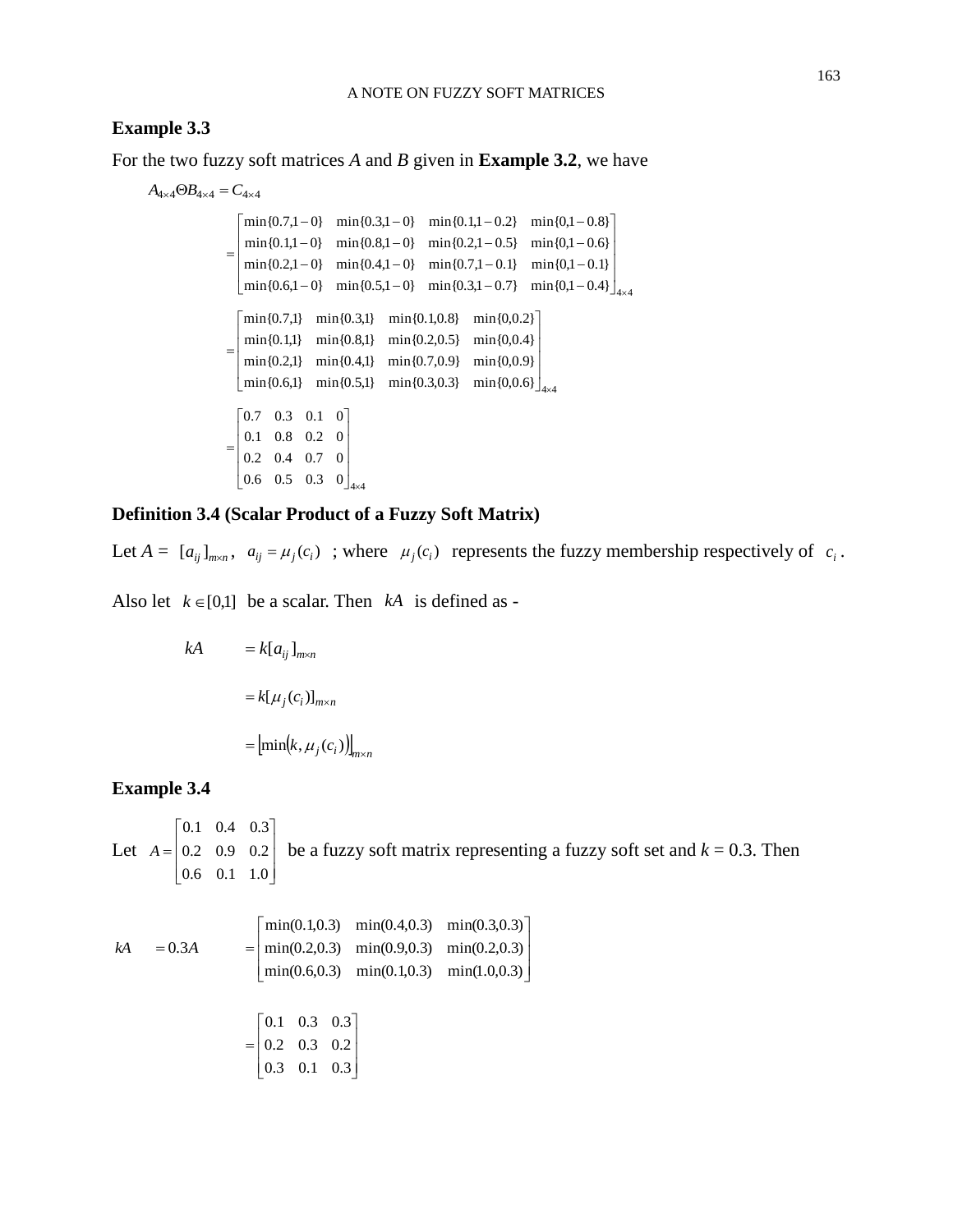# **Definition 3.5 (Fuzzy Soft Matrix Product)**

Let us consider a fuzzy soft set over a universe having '*m*' elements and the corresponding set of parameters

having '*n*' parameters and let  $A = [a_{ij}]_{m \times n}$ ,  $a_{ij} = \mu_j(c_i)$ ; where  $\mu_j(c_i)$  represents the fuzzy membership respectively of  $c_i$  be the corresponding fuzzy soft matrix.

Also let us consider another fuzzy soft set over a universe having '*n*' elements and the corresponding set of parameters having '*p*' parameters and let  $B = [b_{jk}]_{n \times p}$ ,  $b_{jk} = \chi_k(c_j)$ ; where

 $\chi_k(c_j)$  represents the fuzzy membership of  $c_j$  be the corresponding fuzzy soft matrix.

We now define *A*.*B* , the product of *A* and *B* as,

$$
A.B = [d_{ik}]_{m \times p}
$$
  
=  $[\max \min(\mu_j(c_i), \chi_k(c_j))]_{m \times p}$ ,  $1 \le i \le m, 1 \le k \le p$  for  $j = 1, 2, ... n$ 

# **Example 3.5**

Let 
$$
A = \begin{bmatrix} 0.7 & 0.3 & 0.1 & 0 \\ 0.1 & 0.8 & 0.2 & 0 \\ 0.2 & 0.4 & 0.7 & 0 \\ 0.6 & 0.5 & 0.3 & 0 \end{bmatrix}_{4\times4}
$$
 and  $B = \begin{bmatrix} 0 & 0.3 & 0.8 \\ 0 & 0.4 & 0.6 \\ 0 & 0.1 & 0.7 \\ 0 & 0.2 & 0.3 \end{bmatrix}_{4\times3}$  be two fuzzy soft matrices.  
\nThen  
\n
$$
AB = \begin{bmatrix} \max(0,0,0,0) & \max(0.3,0.3,0.1,0) & \max(0.7,0.3,0.1,0) \\ \max(0,0,0,0) & \max(0.1,0.4,0.1,0) & \max(0.1,0.6,0.2,0) \\ \max(0,0,0,0) & \max(0.2,0.4,0.1,0) & \max(0.2,0.4,0.7,0) \\ \max(0,0,0,0) & \max(0.3,0.4,0.1,0) & \max(0.6,0.5,0.3,0) \end{bmatrix}_{4\times3}
$$

From the above example, it is seen that even if the product  $A.B$  is defined,  $B.A$  may not be defined. Also when both A.B and B.A are defined they may not be equal. The following example makes it clear.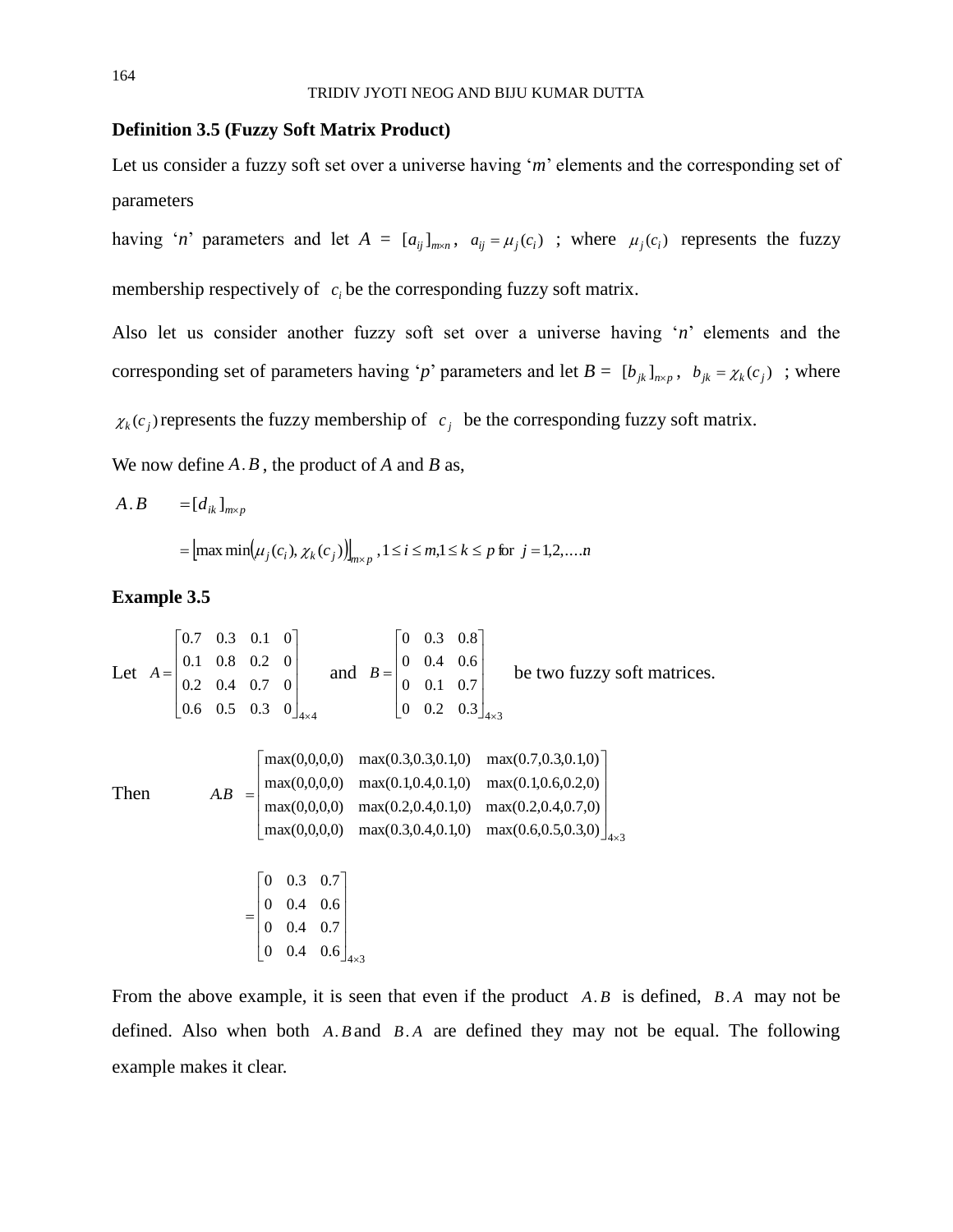### **Example 3.6**

Let 
$$
A = \begin{bmatrix} 0.1 & 0.4 & 0.3 \\ 0.2 & 0.9 & 0.2 \\ 0.6 & 0.1 & 1.0 \end{bmatrix}
$$
 and  $B = \begin{bmatrix} 0.1 & 0.4 & 0.3 \\ 0.5 & 0.6 & 0.6 \\ 0.3 & 0.2 & 0.0 \end{bmatrix}$  be two fuzzy soft square matrices representing

two fuzzy soft sets.

Then *A*. *B*  $\begin{bmatrix} 0.6 & 0.1 & 1.0 \end{bmatrix} \begin{bmatrix} 0.3 & 0.2 & 0.0 \end{bmatrix}$  $\overline{\phantom{a}}$  $\begin{array}{|c|c|c|c|c|c|c|c|} \hline 0.1 & 0.4 & 0.3 \end{array}$ Į  $\left| \cdot \right|$  $\overline{\phantom{a}}$ Į  $= 0.2 \quad 0.9 \quad 0.2 \cdot 0.5 \quad 0.6 \quad 0.6$  $\begin{bmatrix} 0.3 & 0.4 & 0.3 \end{bmatrix}$ I  $\begin{vmatrix} 0.4 & 0.4 & 0.4 \end{vmatrix}$  $\mathbf{r}$  $= 0.5 \quad 0.6 \quad 0.6$ and *B*. *A*  $\begin{bmatrix} 0.3 & 0.2 & 0.0 \end{bmatrix} \begin{bmatrix} 0.6 & 0.1 & 1.0 \end{bmatrix}$ 1 J  $\begin{array}{|c|c|c|c|c|c|c|c|} \hline 0.1 & 0.4 & 0.3 \end{array}$  $\overline{\phantom{a}}$  $\left| . \right|$  $\overline{\phantom{a}}$ I  $= 0.5 \quad 0.6 \quad 0.6 \cdot \begin{vmatrix} . & 0 & 0 & 0 \\ 0 & 0 & 0 & 0 & 0 \\ 0 & 0 & 0 & 0 & 0 & 0 \\ 0 & 0 & 0 & 0 & 0 & 0 \\ 0 & 0 & 0 & 0 & 0 & 0 \\ 0 & 0 & 0 & 0 & 0 & 0 \\ 0 & 0 & 0 & 0 & 0 & 0 \\ 0 & 0 & 0 & 0 & 0 & 0 \\ 0 & 0 & 0 & 0 & 0 & 0 \\ 0 & 0 & 0 & 0 & 0 & 0 \\ 0 & 0 & 0 & 0 & 0 & 0 & 0 \\ 0 &$  $\begin{bmatrix} 0.2 & 0.3 & 0.3 \end{bmatrix}$  $\begin{array}{c} \hline \end{array}$  $\overline{\phantom{a}}$  $\begin{vmatrix} 0.3 & 0.4 & 0.3 \end{vmatrix}$ Į  $= 0.6 \quad 0.6 \quad 0.6$ 

We see that  $A \cdot B \neq B \cdot A$ 

# **Example 3.7 (Positive Integral Powers of Fuzzy Soft Matrices)**

Let  $A = \begin{bmatrix} 0.2 & 0.9 & 0.2 \end{bmatrix}$  $\begin{bmatrix} 0.6 & 0.1 & 1.0 \end{bmatrix}$  $\overline{\phantom{a}}$  $\begin{vmatrix} 0.1 & 0.4 & 0.3 \end{vmatrix}$  $\mathbf{r}$  $A = \begin{vmatrix} 0.2 & 0.9 & 0.2 \end{vmatrix}$  be a fuzzy soft square matrix.

Then 
$$
A \cdot A = \begin{bmatrix} 0.1 & 0.4 & 0.3 \\ 0.2 & 0.5 & 0.2 \\ 0.6 & 0.1 & 0.3 \end{bmatrix} \cdot \begin{bmatrix} 0.1 & 0.4 & 0.3 \\ 0.2 & 0.5 & 0.2 \\ 0.6 & 0.1 & 0.3 \end{bmatrix}
$$
  
= 
$$
\begin{bmatrix} 0.3 & 0.4 & 0.3 \\ 0.2 & 0.5 & 0.2 \\ 0.3 & 0.4 & 0.3 \end{bmatrix}
$$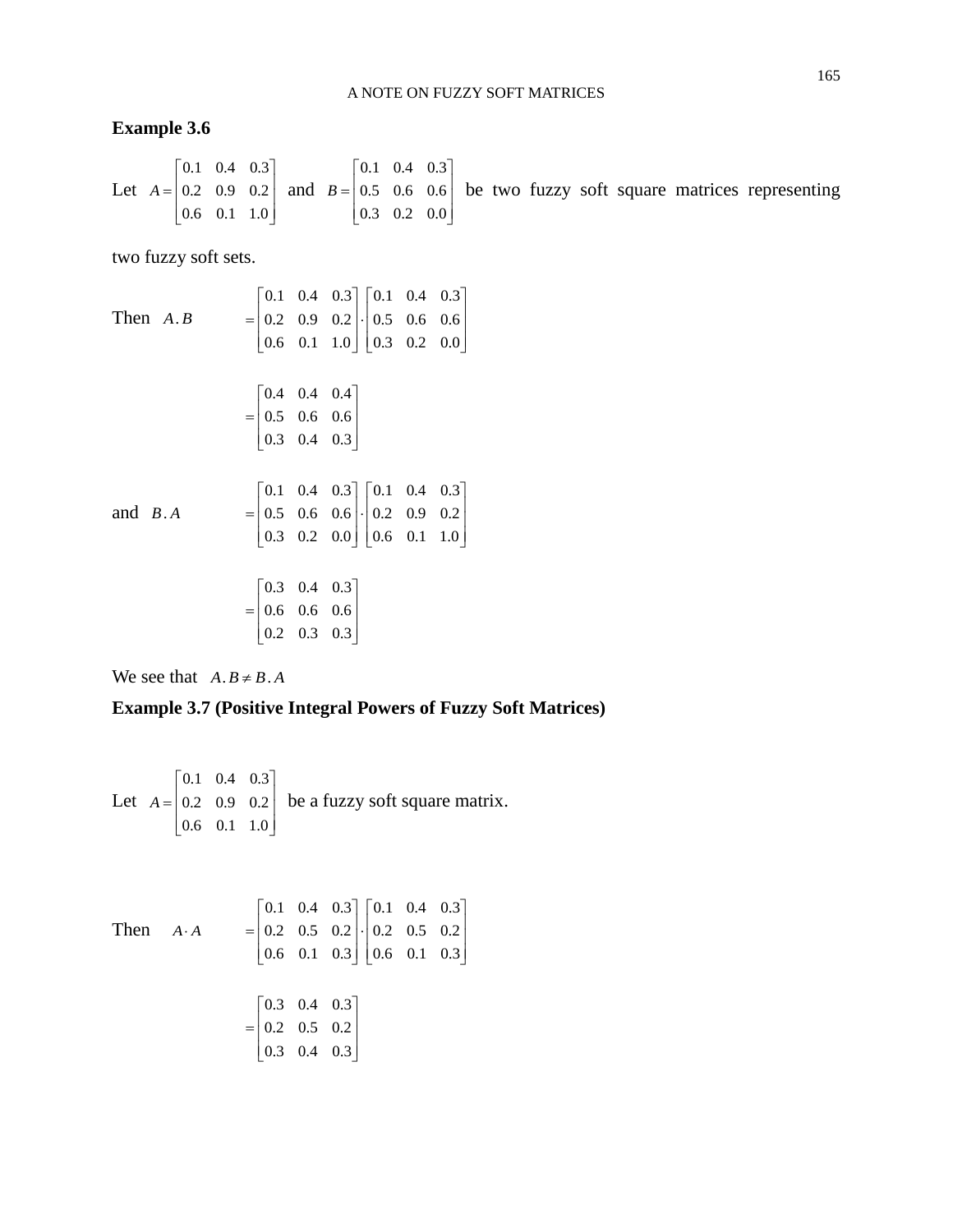We would write  $A \cdot A = A^2$  $\overline{\phantom{a}}$  $\overline{\phantom{a}}$  $\overline{\phantom{a}}$  $\overline{a}$  $\overline{\phantom{a}}$  $\mathsf{I}$  $\begin{array}{c} \end{array}$  $\begin{array}{c} \end{array}$ L Į = 0.3 0.4 0.3 0.2 0.5 0.2 0.3 0.4 0.3

# **Definition 3.6**

Let  $A = [a_{ij}]_{m \times n}$ ,  $a_{ij} = \mu_j(c_i)$ ; where  $\mu_j(c_i)$  represents the fuzzy membership respectively of  $c_i$ .

We define

 $A^T = [a_{ij}^T]_{n \times m} \in FSM_{n \times m}$ , where  $a_{ij}^T = a_{ji}$ .  $a_{ij}^T = a$ 

# **Proposition 3.2**

Let  $A, B \in FSM_{m \times n}$ . Then the following results hold.

(i) 
$$
(A^T)^T = A
$$
  
\n(ii)  $(A \oplus B)^T = A^T \oplus B^T$ 

**Proof:**

(i) Let 
$$
A = [a_{ij}]_{m \times n}
$$
  
\n
$$
= [\mu_j(c_i)]_{m \times n}
$$
\nNow,  
\n
$$
A^T = [\mu_j(c_i)]_{m \times n}
$$
\n
$$
= [\mu_i(c_j)]_{n \times m}
$$
\n
$$
(A^T)^T = [\mu_i(c_j)]_{n \times m}
$$
\n
$$
= [A_i(c_i)]_{m \times n}
$$
\n
$$
= A
$$
\n(ii) Let  $A = [a_{ij}]_{m \times n}$   
\n
$$
= [\mu_j(c_i)]_{m \times n}
$$
  
\nand  
\n $B = [b_{ij}]_{m \times n}$   
\n
$$
= [\chi_j(c_i)]_{m \times n}
$$
  
\n
$$
= [\chi_j(c_i)]_{m \times n}
$$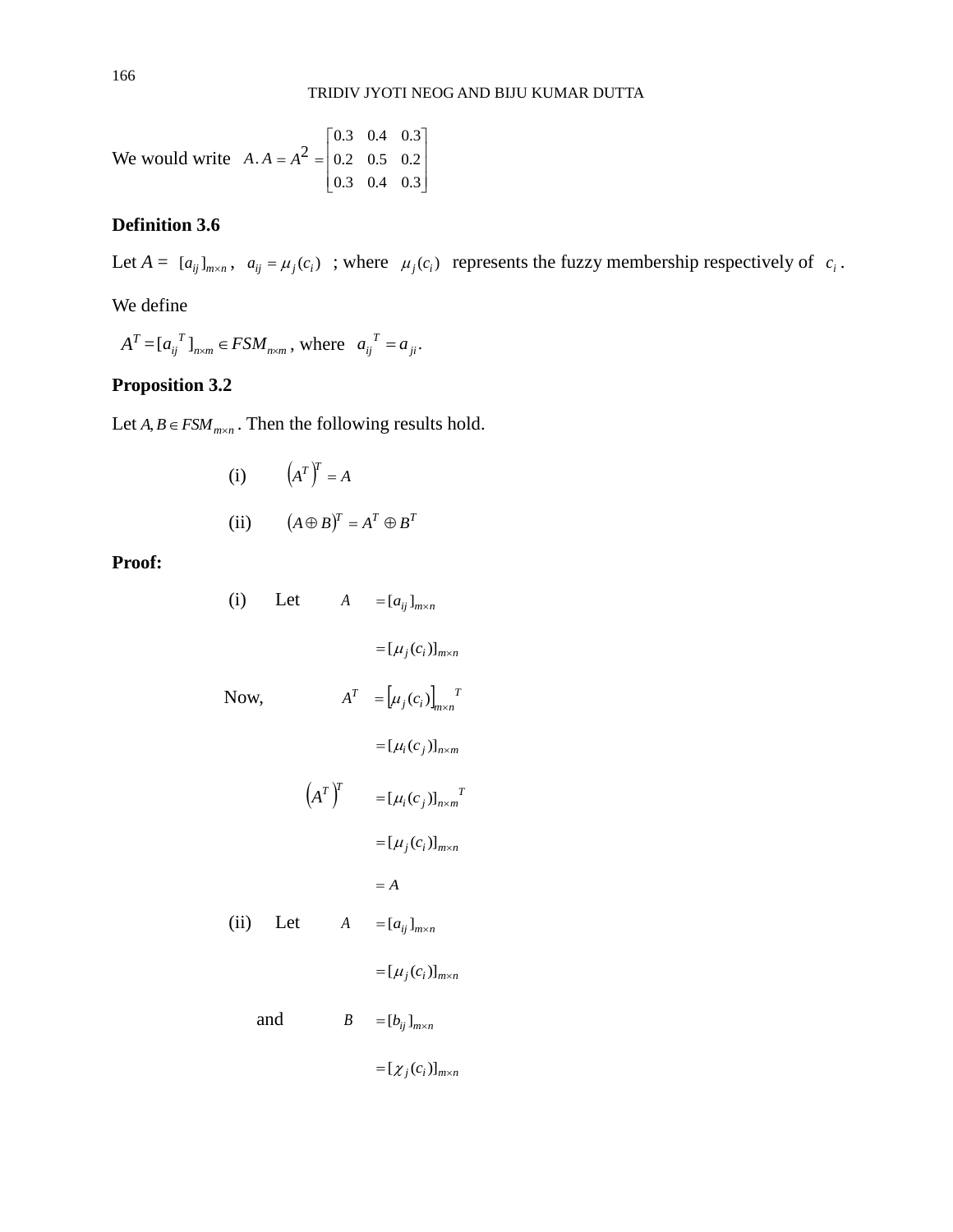#### A NOTE ON FUZZY SOFT MATRICES

Now,  
\n
$$
A \oplus B = [\max(\mu_j(c_i), \chi_j(c_i))]_{m \times n}
$$
\n
$$
(A \oplus B)^T = [\max(\mu_j(c_i), \chi_j(c_i))]_{m \times n}^T
$$
\n
$$
= [\max(\mu_i(c_j), \chi_i(c_j))]_{m \times m}
$$
\n
$$
= [\mu_i(c_j)]_{n \times m} \oplus [\chi_i(c_j)]_{m \times n}
$$
\n
$$
= [\mu_j(c_i)]_{m \times n}^T \oplus [\chi_j(c_i)]_{m \times n}^T
$$
\n
$$
= A^T \oplus B^T
$$

### **Definition 3.7 (Fuzzy Soft Symmetric Matrix)**

Let  $A = [a_{ij}]_{m \times n}$ ,  $a_{ij} = \mu_j(c_i)$ ; where  $\mu_j(c_i)$  represents the fuzzy membership respectively of  $c_i$ , be a fuzzy soft square matrix. Then *A* is said to be a fuzzy soft symmetric matrix if  $A<sup>T</sup> = A$ **Example 3.8**

Let *A*  $\overline{\phantom{a}}$  $\overline{\phantom{a}}$  $\overline{\phantom{a}}$  $\frac{1}{2}$  $\overline{\phantom{a}}$  $\mathsf{I}$  $\mathbf{r}$  $\mathbf{r}$ L  $\mathbf{r}$ = 0.3 0.2 0.3 0.2 0.5 0.2 0.3 0.2 0.3 be a fuzzy soft square matrix. We see that  $A^T$  $\overline{\phantom{a}}$  $\overline{\phantom{a}}$  $\overline{\phantom{a}}$  $\frac{1}{2}$  $\overline{\phantom{a}}$  $\mathsf{I}$  $\mathbb{I}$  $\mathbb{I}$ L  $\mathbf{r}$ = 0.3 0.2 0.3 0.2 0.5 0.2 0.3 0.2 0.3 = *A*

By definition, *A* is a fuzzy soft symmetric matrix.

# **Definition 3.8 (Fuzzy Soft Idempotent Matrix)**

Let  $A = [a_{ij}]_{m \times n}$ ,  $a_{ij} = \mu_j(c_i)$ ; where  $\mu_j(c_i)$  represents the fuzzy membership respectively of  $c_i$ ,

be a fuzzy soft square matrix. Then *A* is said to be a fuzzy soft idempotent matrix if  $A^2 = A$ 

### **Example 3.9**

Let *A*  $\overline{\phantom{a}}$  $\overline{\phantom{a}}$  $\overline{\phantom{a}}$  $\frac{1}{2}$  $\overline{\phantom{a}}$  $\mathsf{I}$  $\mathbf{r}$  $\mathbb{I}$ L  $\mathbf{r}$ = 0.3 0.5 0.3 0.2 0.5 0.2 0.3 0.4 0.2 be a fuzzy soft square matrix. Then  $A \cdot A = A^2$  $\overline{\phantom{a}}$ 1  $\overline{\phantom{a}}$  $\frac{1}{2}$ J  $\mathsf{I}$  $\mathsf{I}$  $\mathsf{I}$ L  $\mathsf{I}$ .  $\overline{\phantom{a}}$  $\overline{\phantom{a}}$  $\overline{\phantom{a}}$  $\frac{1}{2}$  $\overline{\phantom{a}}$ L I L L  $\mathbf{r}$ = 0.3 0.5 0.3 0.2 0.5 0.2 0.3 0.4 0.2 0.3 0.5 0.3 0.2 0.5 0.2 0.3 0.4 0.2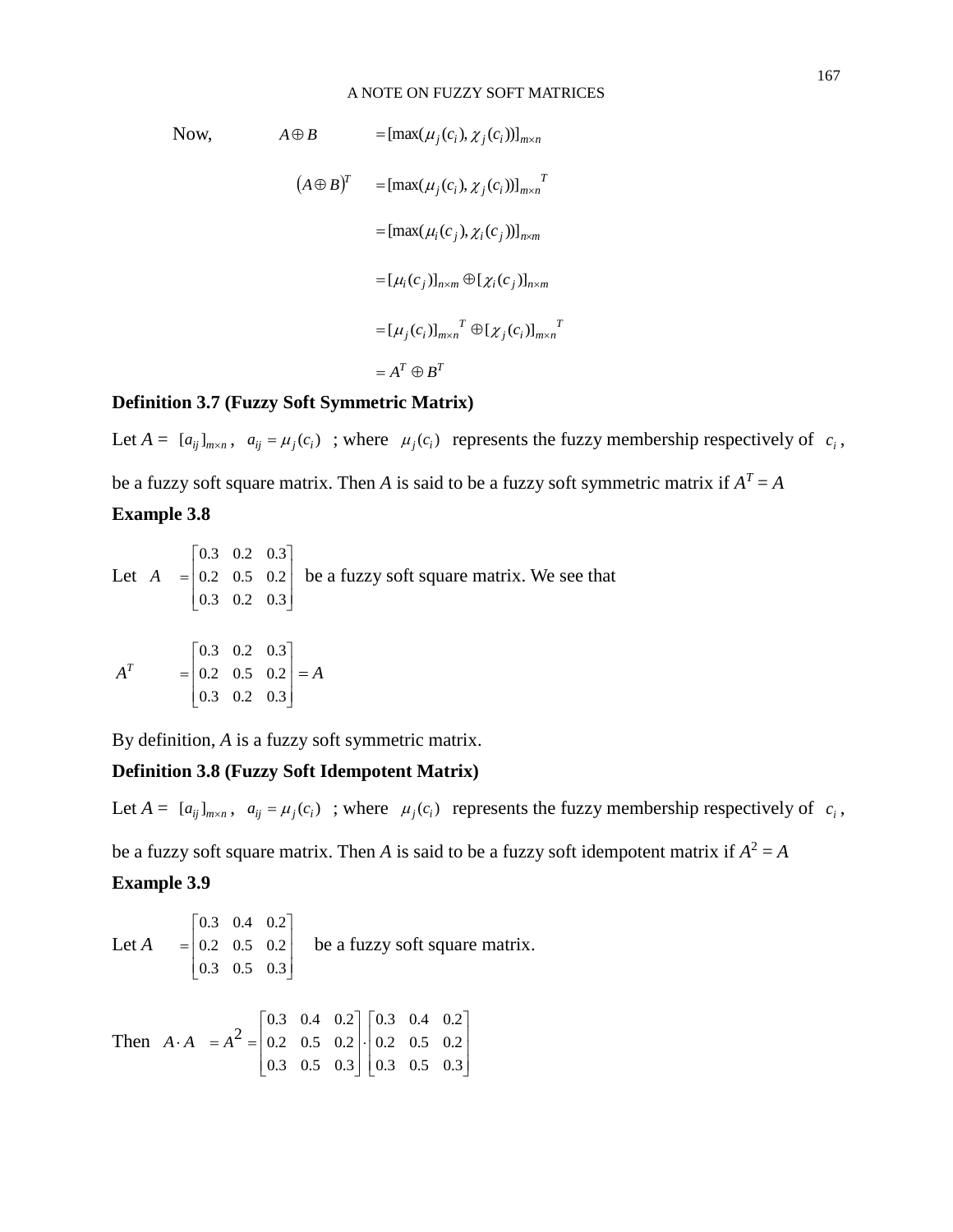$$
= \begin{bmatrix} 0.3 & 0.4 & 0.2 \\ 0.2 & 0.5 & 0.2 \\ 0.3 & 0.5 & 0.3 \end{bmatrix}
$$

Thus  $A.A = A^2$  $\overline{\phantom{a}}$  $\overline{\phantom{a}}$  $\overline{\phantom{a}}$  $\frac{1}{2}$  $\overline{\phantom{a}}$ L Į I L Į = 0.3 0.5 0.3 0.2 0.5 0.2 0.3 0.4 0.2 = *A*

It follows that *A* is a fuzzy soft idempotent matrix.

# **4. APPLICATION IN DECISION MAKING PROBLEM**

Let  $(F, E)$  and  $(G, E)$  be two fuzzy soft sets representing a good car among the cars  $U = \{c_1, c_2, c_3\}$ according to Mr. X and Mrs X. respectively.

Let  $E = \{e_1(\text{stylishlook}), e_2(\text{lates the schoology}), e_3(\text{comfortabi lity})\}$  be the set of parameters.

$$
(F, E) = \{F(e_1) = \{ (c_1, 0.7), (c_2, 0.1), (c_3, 0.2) \}, F(e_2) = \{ (c_1, 0.3), (c_2, 0.8), (c_3, 0.4) \},
$$

$$
F(e_3) = \{ (c_1, 0.1), (c_2, 0.2), (c_3, 0.7) \} \}
$$

$$
(G, E) = \{G(e_1) = \{ (c_1, 0.3), (c_2, 0.5), (c_3, 0.3) \}, G(e_2) = \{ (c_1, 0.4), (c_2, 0.6), (c_3, 0.2) \},
$$

$$
G(e_3) = \{ (c_1, 0.4), (c_2, 0.3), (c_3, 0.6) \}
$$

These two fuzzy soft sets are represented by the following fuzzy matrices respectively.

|  | $\begin{bmatrix} 0.7 & 0.3 & 0.1 \end{bmatrix}$ |     |  | $\begin{bmatrix} 0.3 & 0.4 & 0.4 \end{bmatrix}$ |  |
|--|-------------------------------------------------|-----|--|-------------------------------------------------|--|
|  | $A =   0.1 \t0.8 \t0.2  $                       | and |  | $B =   0.5 \t0.6 \t0.3  $                       |  |
|  | $\begin{vmatrix} 0.2 & 0.4 & 0.7 \end{vmatrix}$ |     |  | $\begin{vmatrix} 0.3 & 0.2 & 0.6 \end{vmatrix}$ |  |

The fuzzy soft sets representing not-good cars of the three cars  $U = \{c_1, c_2, c_3\}$  are given by

$$
(F, E)^c = \{ F^c(e_1) = \{ (c_1, 0.3), (c_2, 0.9), (c_3, 0.8) \}, F^c(e_2) = \{ (c_1, 0.7), (c_2, 0.2), (c_3, 0.6) \},
$$

$$
F^c(e_3) = \{ (c_1, 0.9), (c_2, 0.8), (c_3, 0.3) \} \}
$$

$$
(G, E)^c = \{G^c \ (e_1) = \{ (c_1, 0.7), (c_2, 0.5), (c_3, 0.7) \}, G^c \ (e_2) = \{ (c_1, 0.6), (c_2, 0.4), (c_3, 0.7) \}
$$

(*c*3 ,0.8)},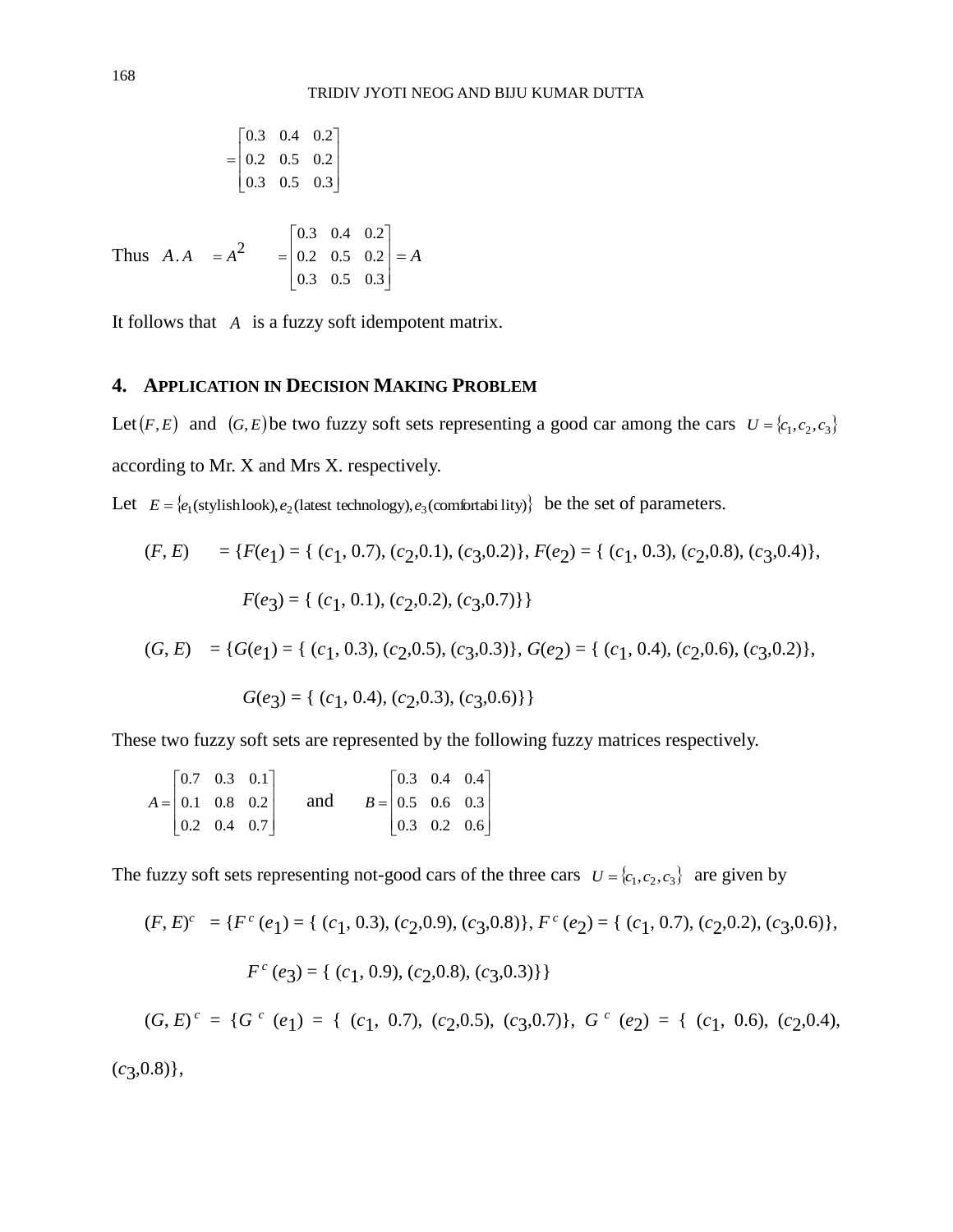#### A NOTE ON FUZZY SOFT MATRICES

$$
G^{c}(e_3) = \{ (c_1, 0.6), (c_2, 0.7), (c_3, 0.4) \} \}
$$

These two fuzzy soft sets are represented by the following fuzzy matrices respectively -

|  | $\begin{bmatrix} 0.3 & 0.7 & 0.9 \end{bmatrix}$ |     |  | $\begin{bmatrix} 0.7 & 0.6 & 0.6 \end{bmatrix}$ |  |
|--|-------------------------------------------------|-----|--|-------------------------------------------------|--|
|  | $\overline{A} =   0.9 \quad 0.2 \quad 0.8  $    | and |  | $\overline{B} =   0.5 \quad 0.4 \quad 0.7  $    |  |
|  | $\begin{vmatrix} 0.8 & 0.6 & 0.3 \end{vmatrix}$ |     |  | $\begin{vmatrix} 0.7 & 0.8 & 0.4 \end{vmatrix}$ |  |

Then the fuzzy soft matrix  $A \oplus B$  represents the maximum membership of the good cars of the

 $\text{cars } U = \{c_1, c_2, c_3\}.$ 

$$
A \oplus B = \begin{bmatrix} 0.7 & 0.4 & 0.4 \\ 0.5 & 0.8 & 0.3 \\ 0.3 & 0.4 & 0.7 \end{bmatrix}
$$

Again the fuzzy soft matrix  $A \oplus B$  represents the maximum membership of the not-good cars of the cars  $U = \{c_1, c_2, c_3\}.$ 

$$
\overline{A} \oplus \overline{B} = \begin{bmatrix} 0.7 & 0.7 & 0.9 \\ 0.9 & 0.4 & 0.8 \\ 0.8 & 0.8 & 0.4 \end{bmatrix}
$$

We now calculate the score matrix  $S_{((A+B),(\overline{A}+\overline{B}))}$  by  $S_{(A+B,\overline{A}+\overline{B})} = [\eta_{ij}]_{m \times n}$ where  $\eta_{ij} = \left| \delta_{(A+B)ij} - \delta_{(\overline{A} + \overline{B})ij} \right|.$  $\overline{\phantom{a}}$  $\overline{\phantom{a}}$  $\overline{\phantom{a}}$  $\frac{1}{2}$  $\overline{\phantom{a}}$  $\mathsf{I}$  $\mathsf{I}$  $\mathsf{I}$ L L  $+ B, \overline{A} + \overline{B}$  = 0.5 0.4 0.3 0.4 0.4 0.5 0.0 0.3 0.5  $S_{(A+B,\overline{A}+\overline{B})}$ 

The total score of each car is calculated by Score  $(c_i) = \sum_i \eta_{ij}$ 

Total score: Score  $(c_3) = \sum \eta_{3j} = 0.5 + 0.4 + 0.3 = 1.2$ Score  $(c_2)$  =  $\sum \eta_{2j}$  = 0.4 + 0.4 + 0.5 = 1.3 Score  $(c_1) = \sum \eta_{1j} = 0.0 + 0.3 + 0.5 = 0.8$ 

We see that the car  $c_2$  has maximum score and thus is the best car.